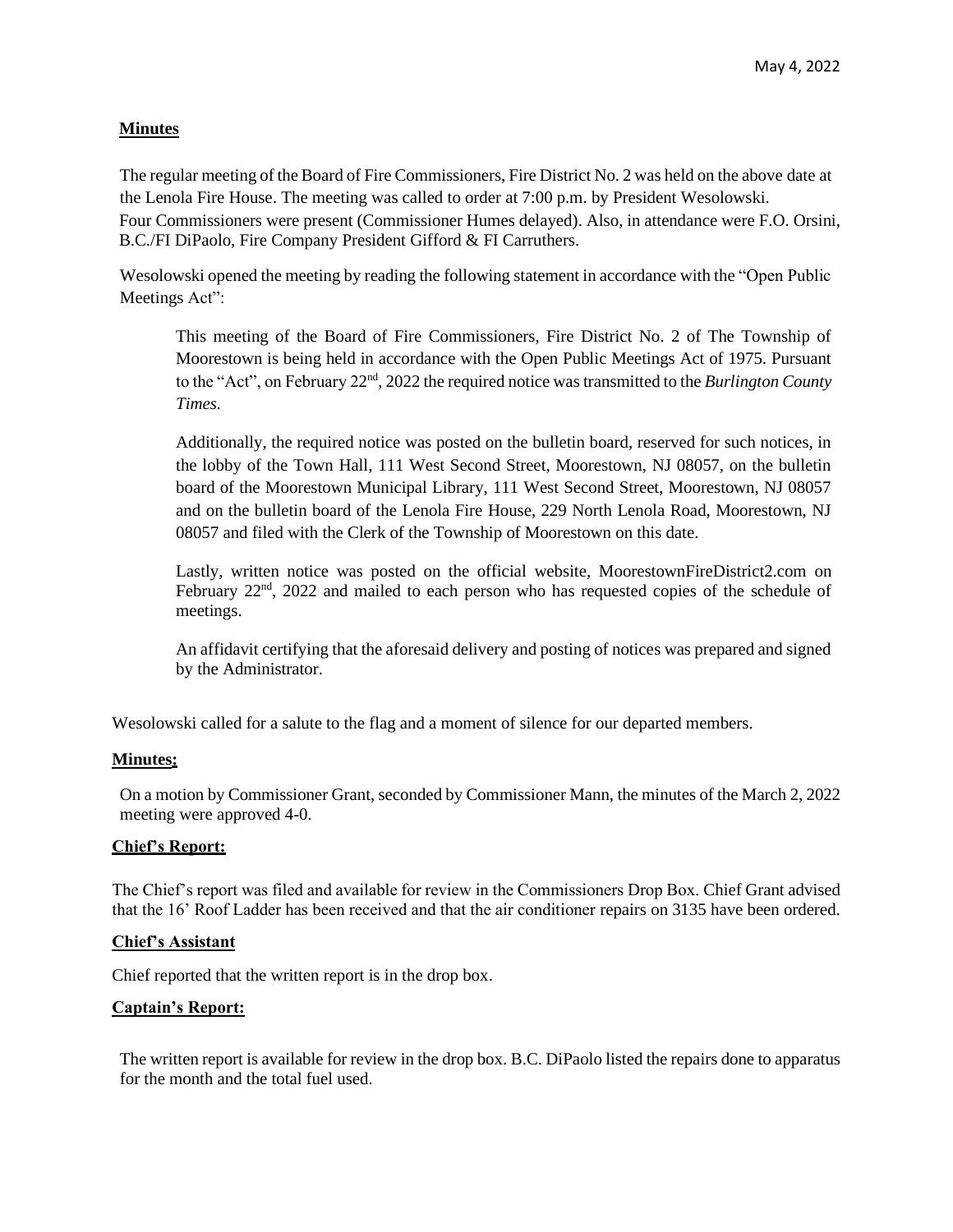#### **Fire Official's Report:**

The written report is in the drop box. F.O. Orsini reviewed the following highlights.

- 1. Provided the inspection totals.
- 2. Penalty totals for the month were provided as well as False Fire Alarm Notices issued.
- 3. Zoning & Planning review totals.

## **Rental Manager's Report:**

Hall Manager Orsini noted that the report was in the drop box. He noted that there were seven affairs during the past month, and 5 new bookings for 2022 and 1 for 2023.

## **Squad Report:**

Administrator Knobbs stated that there no new reports. There are corrected reports for November 2021 through March of 2023. The total funds were correct, but due to a switch in investments, the investment account location totals were off.

\*\*Commissioner Humes arrived to the meeting at 7:07 p.m.

## **Bills:**

The Statement of Expenditures, listing of bills to be paid in May were provided to the Board members for review prior to the meeting. Administrator Knobbs discussed the bills highlighted on said Statement and reported on bills received after the report was published.

There being no further questions or comments on the bills, a motion by Commissioner Humes, seconded by Commissioner Mann to pay the May bills and any regular bills that come in was approved by the five commissioners present.

# **Old Business:**

**Audit:** Administrator Knobbs stated that the 2020 Audit is finalized, the necessary advertisement and postings were made, and the report was uploaded to the FAST System.

The 2022 Audit is under way. We have received an agreement letter to be signed by the President, in which the estimated costs for the 2021 budget are at \$13,000. This is over what was budgeted. Knobbs further stated that this was the first increase since he has been here (2018).

**Hall Windows:** Administrator Knobbs stated that the hall window project for this year has been completed, and he recommends continuing the replacement of the old windows.

**Recruitment/Retention:** President Wesolowski opened the floor to anyone present to participate. Chief Grant started by stating that District 1 had a firm come in and give them a presentation, and they are committing to mailings, websites etc. He stated that they did not to the firm that there were two fire districts in Moorestown. They stated that there could possibly be some cost savings if we were to do this together. Chief stated that "she" would come in and do an approximate one-hour presentation with no commitments to be made that night, simply to gather facts as to what her firm could provide and an approximate cost. Chief Grant asked for a date and time to schedule her to come in. Commissioner Mann asked what the cost factor was. Chief Grant stated that District 1 approved a cost of \$30,000. President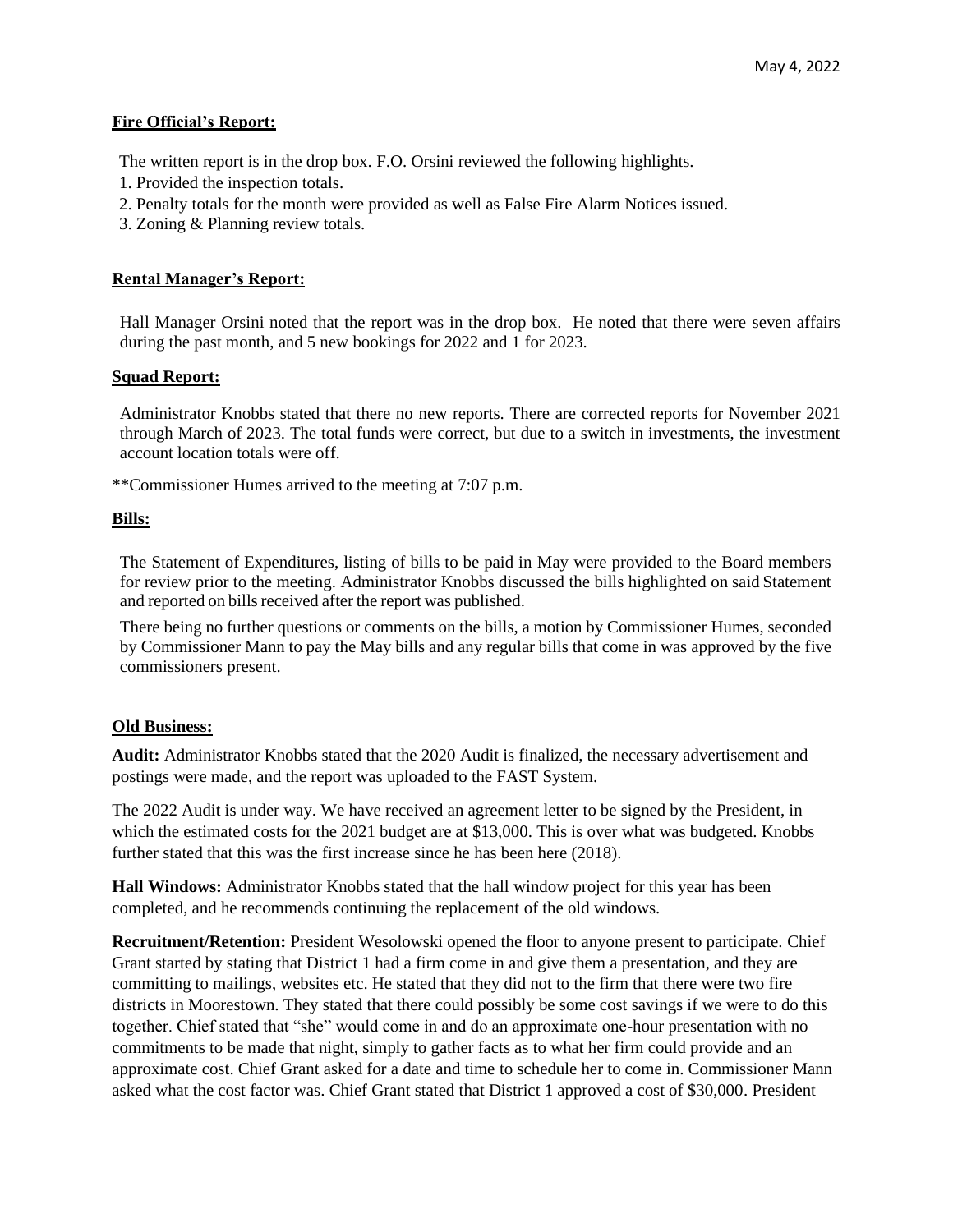Wesolowski stated that it would be a problem if all five commissioners were scheduled to attend the presentation, it would have to be advertised as a special meeting. Administrator Knobbs added that there could be no more than two in attendance, three would constitute a quorum. Wesolowski suggested the Fire Company schedule a presentation and if they deemed it worthy, we could then schedule a presentation to the entire Board. LVFC President Gifford stated that on behalf of the Fire Company, he had no problem with doing that. He went on to state that FF Carruthers and BC DiPaolo attended a class on this subject at FDIC and wanted them to share some of what they learned there, and wants to keep all of their options open. FF Carruthers stated that the class was excellent, and he and BC DiPaolo gained a lot of good ideas from the class. Carruthers then laid out what the class was about. Carruthers then stated that they took the class room learning and applied it to the situation here at home. Carruthers stated that one of the problems he has noticed is that the Fire Company lacks a "culture". He defined culture as having goals and expectations clearly defined, and knowing what your place in the organization is. He also stated that we need to have a "family first" attitude. The members being part of the family. This is why he thinks that retention is so important. BC DiPaolo then stated that the next step is to get a feel from the members as to where they are having issues, what they think is going right, as well as where they think we are going wrong. He stated that he has not worked out yet how that will be accomplished, by survey, a discussion on a drill night, or a separate workshop meeting. DiPaolo went on to say that he signed up for the class at FDIC since we were beginning to talk about Recruitment and Retention. He stated that he was surprised at how fulfilling the class was. He learned a great deal. He also stated that he learned how much we are not doing; not that what we are doing is wrong, but there is a lot more that we could be doing. DiPaolo gave the example of improving the application process, and the onboarding. Involving the family members from the start on what will be expected from their partner joining the department. He also touched on the time aspect, respecting that they are volunteers and possibly offering multiple drill times/days. Or, possibly changing the drill night all together. DC Orsini wrapped up the conversation by stating that during their stay at FDIC after the class, Recruitment/Retention was a constant topic of conversation. He stated that this should not be looked at as an either/or situation, we should listen to the presentation, but also begin to explore changes internally. Carruthers stated that it is also not a one or the other in Recruitment/Retention, it need to be a two-pronged attack, and that this is not a five-month project, but rather a five-year project.

President Wesolowski then asked how much of what was just discussed, if any, fits into what the firm that District 1 is using has to offer. Chief Grant stated that everything that they just presented has already begun uptown, she has already begun to gather information from the entire membership.

Commissioner Grant asked if the \$30,000 was a per year figure, or the entire project. Chief Grant stated that he did not know.

President Wesolowski asked who from the Fire Company would attend. Discussion ensued with Wesolowski stating that if we are looking to vet the salesperson, we should limit the attendees to the Fire Company Executive Board and Line Officers, and he would attend along with one other commissioner. Commissioner Grant stated that she would attend depending on her availability. A date was decided upon of May 11, 2022 at 7:00 p.m.

Administrator Knobbs asked what the name of the company and the representative. Chief Grant stated that it is Communications Solutions Group, from Jenkintown PA. and the representative is Liza Raffel. He further stated that she worked with Willingboro, Gloucester Township and Deptford Township. Orsini asked if Willingboro received grant money to hire this firm. Knobbs stated that the had used a S.A.F.E.R. (Staffing for Adequate Fire and Emergency Response) grant.